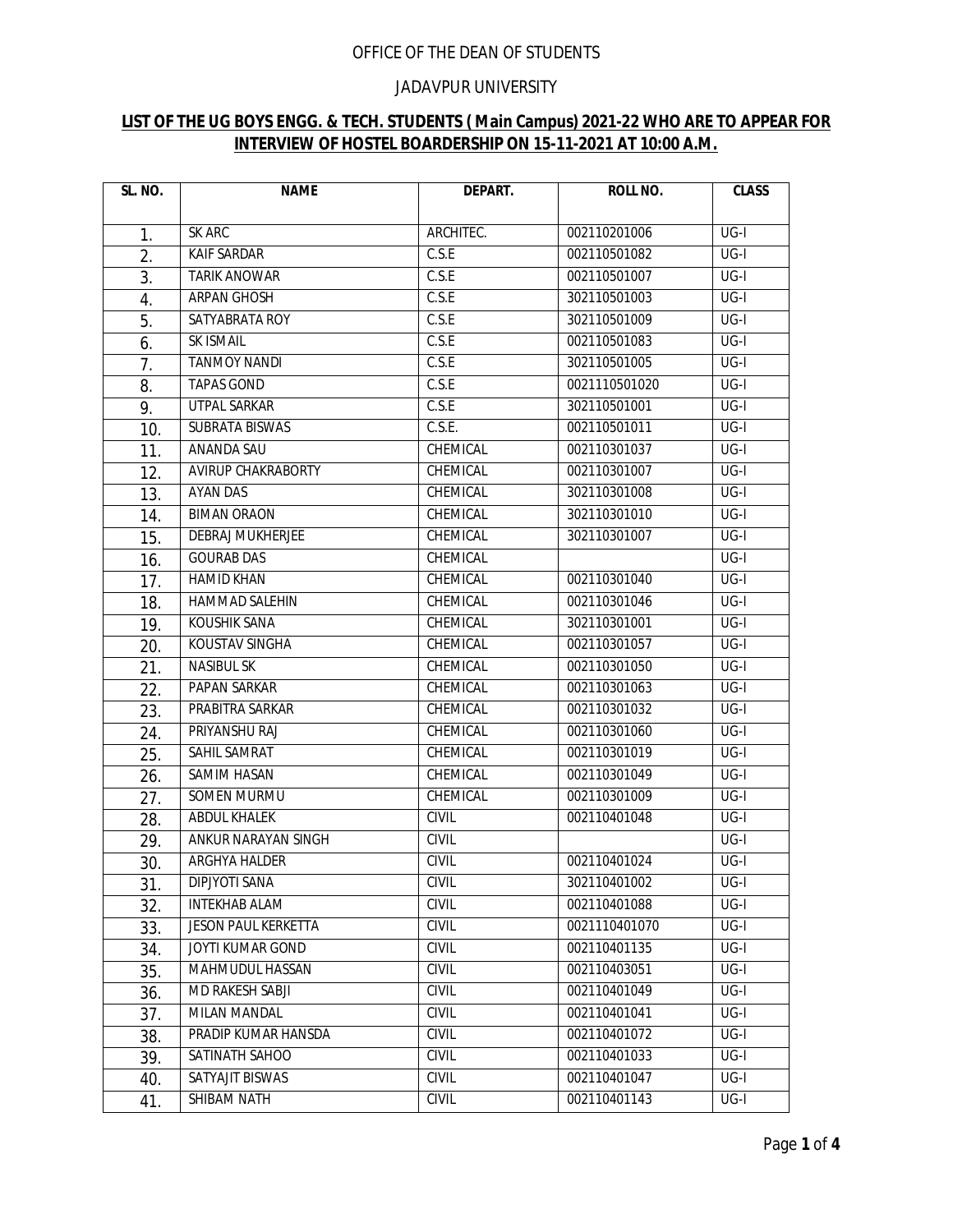| 42. | SK TAHIDUL RAHAMAN          | <b>CIVIL</b>      | 002110401066  | UG-I             |
|-----|-----------------------------|-------------------|---------------|------------------|
| 43. | SOHOME PAUL                 | <b>CIVIL</b>      | 0021110401044 | $UG-I$           |
| 44. | SOUMODEEP MIDYA             | <b>CIVIL</b>      | 002110401092  | $UG-I$           |
| 45. | <b>SOUVIK PAL</b>           | <b>CIVIL</b>      | 002110401010  | $UG-I$           |
| 46. | SUDIP KUMBHAKAR             | <b>CIVIL</b>      | 002110401053  | $UG-I$           |
| 47. | <b>TASDID ANSARI</b>        | <b>CIVIL</b>      | 002110401014  | $UG-I$           |
| 48. | MAINUDDIN MONDAL            | E.T.C.E           | 002110701045  | $UG-I$           |
| 49. | PRATYUSH KARAN              | E.T.C.E           | 002110701040  | $UG-I$           |
| 50. | <b>SK MD ASIF</b>           | E.T.C.E.          | 002110701048  | $UG-I$           |
| 51. | <b>ASHUTOSH RAY</b>         | E.T.C.E.          | 302110701009  | UG-I             |
| 52. | PRAKASH MISHRA              | E.T.C.E.          | 002110701050  | UG-I             |
| 53. | SAGAR MONDAL                | E.T.C.E.          |               | UG-I             |
| 54. | SAIKAT NASKAR               | E.T.C.E.          | 302110701003  | $UG-I$           |
| 55. | SAMUDRA SARMA               | E.T.C.E.          | 302110701005  | UG-I             |
| 56. | SAURADIP MANNA              | E.T.C.E.          | 002110701016  | $\overline{USI}$ |
| 57. | SHNAWAZ ALAM                | E.T.C.E.          | 302110701001  | $UG-I$           |
| 58. | SK FARDIN ALI               | E.T.C.E.          | 002110701011  | UG-I             |
| 59. | SK MD ASIF                  | E.T.C.E.          | 002110701048  | UG-I             |
| 60. | <b>SUMIT KUMAR RANA</b>     | E.T.C.E.          | 302110701002  | $\overline{USI}$ |
| 61. | <b>TATHAGATA DE</b>         | E.T.C.E.          | 002110701029  | UG-I             |
| 62. | <b>ASIF ZAKARIA</b>         | E.T.C.E.          | 002110701014  | UG-I             |
| 63. | <b>GOURAB DUTTA</b>         | <b>ELECTRICAL</b> | 002110801078  | UG-I             |
| 64. | KUDRATI KHODA               | ELECTRICAL        | 002110801111  | UG-I             |
| 65. | MD HASNAIN                  | <b>ELECTRICAL</b> | 002110801005  | UG-I             |
| 66. | MD SHAHZAMAN                | <b>ELECTRICAL</b> | 002110801064  | $\overline{USI}$ |
| 67. | <b>RAHUL DUTTA</b>          | ELECTRICAL        | 302110801007  | $UG-I$           |
| 68. | RAKI SARKAR                 | ELECTRICAL        | 002110801021  | UG-I             |
| 69. | RIK HALDER                  | <b>ELECTRICAL</b> | 002110801001  | $UG-I$           |
| 70. | SACHIN SING MANKI           | ELECTRICAL        | 302110801016  | $UG-I$           |
| 71. | SANJAY LOHAR                | <b>ELECTRICAL</b> | 002110801075  | UG-I             |
| 72. | <b>SK IRSAD</b>             | <b>ELECTRICAL</b> | 002110801036  | $UG-I$           |
| 73. | SK SARFARAJ UDDIN           | <b>ELECTRICAL</b> | 002110801060  | UG-I             |
| 74. | <b>SUBHADIP DEY</b>         | <b>ELECTRICAL</b> | 002110801067  | UG-I             |
| 75. | ABDUL TALIM MIDDYA          | ELECTRICAL ENGG.  | 002110801014  | UG-I             |
| 76. | <b>ABHIJIT CHOWDHURY</b>    | ELECTRICAL ENGG.  | 002110801084  | $UG-I$           |
| 77. | <b>ALAMGIR SK</b>           | ELECTRICAL ENGG.  | 002110801063  | UG-I             |
| 78. | <b>BINOY SIKDAR</b>         | ELECTRICAL ENGG.  | 002110801024  | UG-I             |
| 79. | ANKIT SHARMA                | ELECTRICAL ENGG.  | 002110801022  | $UG-I$           |
| 80. | ANTU RANA                   | ELECTRICAL ENGG.  | 002110801034  | UG-I             |
| 81. | <b>ASADUL MOMIN</b>         | ELECTRICAL ENGG.  | 302110801015  | UG-I             |
| 82. | <b>BIKASH CHAND</b>         | ELECTRICAL ENGG.  | 302110801012  | $\overline{USI}$ |
| 83. | <b>BALARAM DAS</b>          | <b>FTBE</b>       | 302110901003  | $UG-I$           |
| 84. | <b>IMRAN HASSAN MALLICK</b> | FOOD TECH.        | 002110901005  | UG-I             |
| 85. | <b>ASIF ALI</b>             | MECH.             | 002111201053  | $UG-I$           |
| 86. | HAMANTA UPADHYAY            | MECH.             | 302111201011  | UG-I             |
| 87. | <b>HIMAN BISWAS</b>         | MECH.             | 002111201140  | UG-I             |
| 88. | <b>MANISH KUMAR</b>         | MECH.             | 002111201135  | UG-I             |
| 89. | MD IRFAN ANSARI             | MECH.             | 002111201062  | UG-I             |
| 90. | MD SARFARAZ                 | MECH.             |               | UG-I             |
| 91. | MOHAN KUMAR                 | MECH.             |               | UG-I             |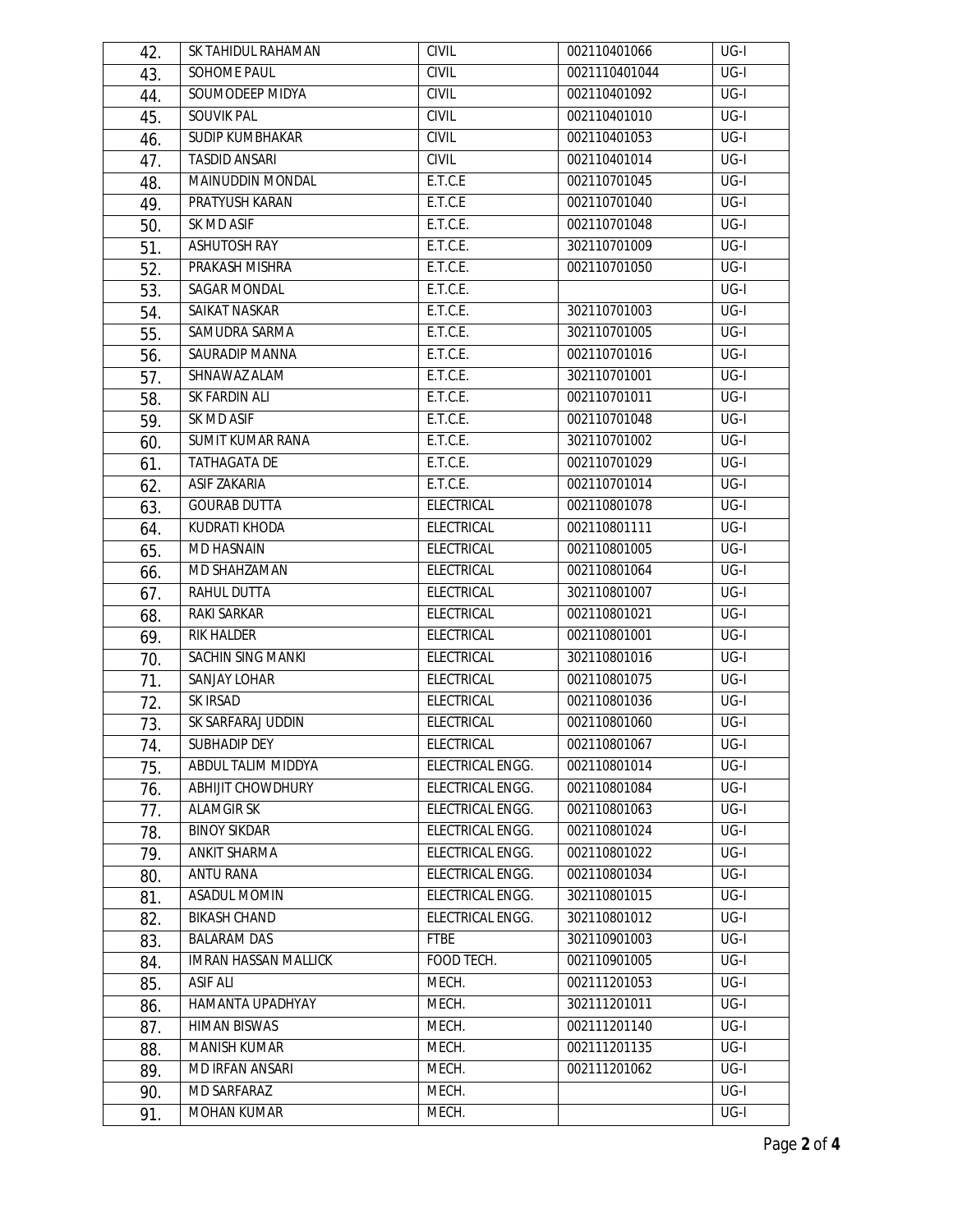| 92.  | NASIM AHAMED MALLICK       | MECH.        | 002111201080  | $UG-I$            |
|------|----------------------------|--------------|---------------|-------------------|
| 93.  | PRANOY BAKSHI              | MECH.        | 002111201022  | $\overline{UG-I}$ |
| 94.  | <b>PRASEN DUTTA</b>        | MECH.        |               | $UG-I$            |
| 95.  | PRATTAY MOLLA              | MECH.        | 002111201059  | $UG-I$            |
| 96.  | RAJAN KUMAR MAHATO         | MECH.        | 30211201001   | $UG-I$            |
| 97.  | <b>RANAR SARKAR</b>        | MECH.        | 002111201069  | $UG-I$            |
| 98.  | SABYASACHI MURMU           | MECH.        | 002111301034  | $\overline{UG-I}$ |
| 99.  | SAMIRAN KUMAR GARAI        | MECH.        | 002111201040  | UG-I              |
| 100. | SAMRAT ROY                 | MECH.        | 002111201054  | UG-I              |
| 101. | <b>SANTIMOY TANTUBAY</b>   | MECH.        | 002111201034  | UG-I              |
| 102. | SAYANDEEP DEY              | MECH.        | 002111201065  | $UG-I$            |
| 103. | SHUBHODEEP NASKAR          | MECH.        | 302111201006  | UG-I              |
| 104. | SK AMIRUL ALI              | MECH.        | 002111201066  | $\overline{UG-I}$ |
| 105. | SOURAV GHOSAL              | MECH.        | 302111201008  | $UG-I$            |
| 106. | <b>SUBHADIP PAL</b>        | MECH.        | 302111201013  | UG-I              |
| 107. | <b>SUMAN GUPTA</b>         | MECH.        | 302111201002  | $UG-I$            |
| 108. | SUPRIYO PAL                | MECH.        | 002111201012  | UG-I              |
| 109. | SWAYAM CHAKRABORTTY        | MECH.        | 302111201016  | UG-I              |
| 110. | <b>TAPAN SK</b>            | MECH.        | 002111201055  | $\overline{UG-I}$ |
| 111. | <b>ANIKET BARUI</b>        | MECH. ENGG.  | 002111201007  | $UG-I$            |
| 112. | ANSHUMAN MANDAL            | MECH. ENGG.  | 002111201018  | UG-I              |
| 113. | ARIJIT PANDA               | MECH. ENGG.  | 002111201100  | UG-I              |
| 114. | SAYANDEEP DEY              | MECH. ENGG.  | 002111201065  | UG-I              |
| 115. | SANTIMOY TANTUBAY          | MECH. ENGG.  | 0021112011034 | UG-I              |
| 116. | ABDUL RAHAMAN MIYA         | MECHANICAL   | 302111201003  | $\overline{USI}$  |
| 117. | <b>ASHIS SADHUKHAN</b>     | MET. & MAT.  | 302111301002  | $UG-I$            |
| 118. | HARIPATH PRASAD            | MET. & MAT.  | 002111301019  | UG-I              |
| 119. | <b>HARSH SHAW</b>          | MET. & MAT.  | 002111301010  | $UG-I$            |
| 120. | PRABIR CHAKRABORTY         | MET. & MAT.  | 302111301009  | $UG-I$            |
| 121. | SAHIL AKTAR                | MET. & MAT.  | 002111301041  | UG-I              |
| 122. | <b>SUMAN KUNDU</b>         | MET. & MAT.  | 002111301014  | $\overline{USI}$  |
| 123. | <b>AJOY SHIT</b>           | PHAM. TECH.  | 002111401017  | UG-I              |
| 124. | MD MAHAFUJ ALAM            | PHAM. TECH.  | 302111401002  | UG-I              |
| 125. | <b>NABAB NAJIR HOSSAIN</b> | PHAM. TECH.  | 002111401046  | UG-I              |
| 126. | SAMIRAN BISWAS             | PHAM. TECH.  | 002111401021  | $UG-I$            |
| 127. | SNEHASISH SHEE             | PHAM. TECH.  | 302111401007  | UG-I              |
| 128. | SOURAV MANDAL              | PHAM. TECH.  |               | UG-I              |
| 129. | <b>SUKHEN MANDAL</b>       | PHAM. TECH.  | 002111401057  | $UG-I$            |
| 130. | AGNISHWAR SAMANTA          | PHARM. TECH. | 002111401026  | UG-I              |
| 131. | AYUSH KUMAR JHA            | PHARM. TECH. | 002111401049  | UG-I              |
| 132. | <b>JOY GORAL</b>           | PHARM. TECH. | 002111401007  | UG-I              |
| 133. | <b>MALAY MAHATO</b>        | PHARM. TECH. | 00211401060   | UG-I              |
| 134. | MD ASIF LASKAR             | PHARM. TECH. | 002111401003  | UG-I              |
| 135. | MD SAJID SK                | PHARM. TECH. | 002111401015  | UG-I              |
| 136. | RAFIKUL ALAM               | PHARM. TECH. |               | UG-I              |
| 137. | SAMIRAN BISWAS             | PHARM. TECH. | 002111401021  | UG-I              |
| 138. | <b>SANDIP KUNDU</b>        | PHARM. TECH. | 302111401006  | UG-I              |
| 139. | SIDDHARTHA GOPE            | PHARM. TECH. | 002111401011  | UG-I              |
| 140. | SOUMEN NASKAR              | PHARM. TECH. | 002111401009  | UG-I              |
| 141. | SUDARSHAN MALIK            | PHARM. TECH. | 002111401039  | UG-I              |